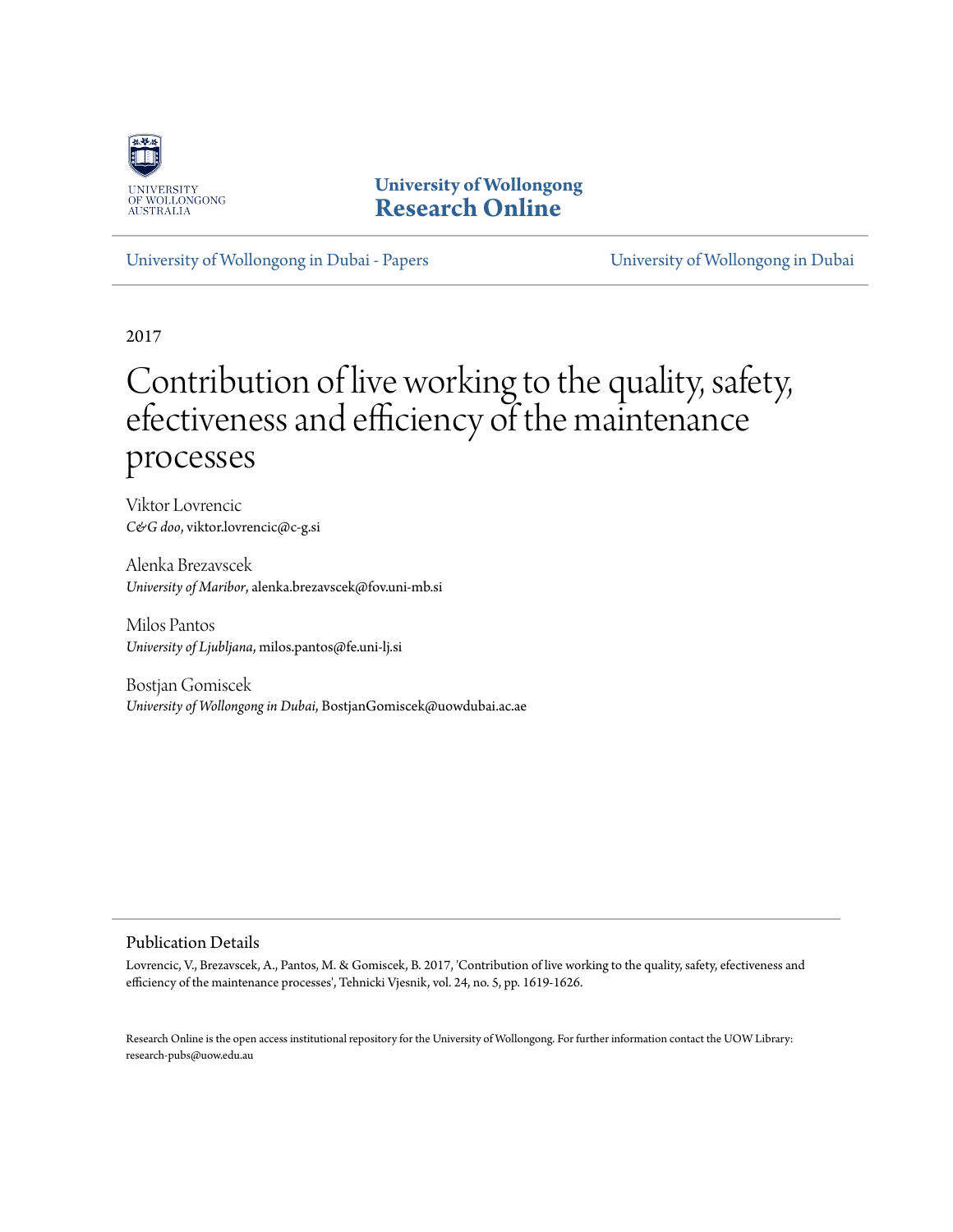## **Rapid #: -12515142**

CROSS REF ID:

| LENDER:                              | <b>GZN :: Main Library</b>                                                                                       |
|--------------------------------------|------------------------------------------------------------------------------------------------------------------|
| <b>BORROWER:</b>                     | <b>ATUOW :: Main Library</b>                                                                                     |
| TYPE:                                | Article CC:CCG                                                                                                   |
| <b>JOURNAL TITLE:</b>                | Tehnicki vjesnik - Strojarski fakultet                                                                           |
| USER JOURNAL TITLE: TEHNICKI VJESNIK |                                                                                                                  |
| <b>ARTICLE TITLE:</b>                | CONTRIBUTION OF LIVE WORKING TO THE QUALITY, SAFETY, EFECTIVENESS AND<br>EFFICIENCY OF THE MAINTENANCE PROCESSES |
| <b>ARTICLE AUTHOR:</b>               | LOVRENCIC, BREZAVSCEK, PANTOS, GOMISCEK                                                                          |
| <b>VOLUME:</b>                       | 24                                                                                                               |
| ISSUE:                               | 5                                                                                                                |
| MONTH:                               |                                                                                                                  |
| YEAR:                                | 2017                                                                                                             |
| PAGES:                               | 1619-1626                                                                                                        |
| ISSN:                                | 1330-3651                                                                                                        |
| OCLC #:                              |                                                                                                                  |
|                                      |                                                                                                                  |

Processed by RapidX: 11/10/2017 4:28:29 PM

This material may be protected by copyright law (Title 17 U.S. Code)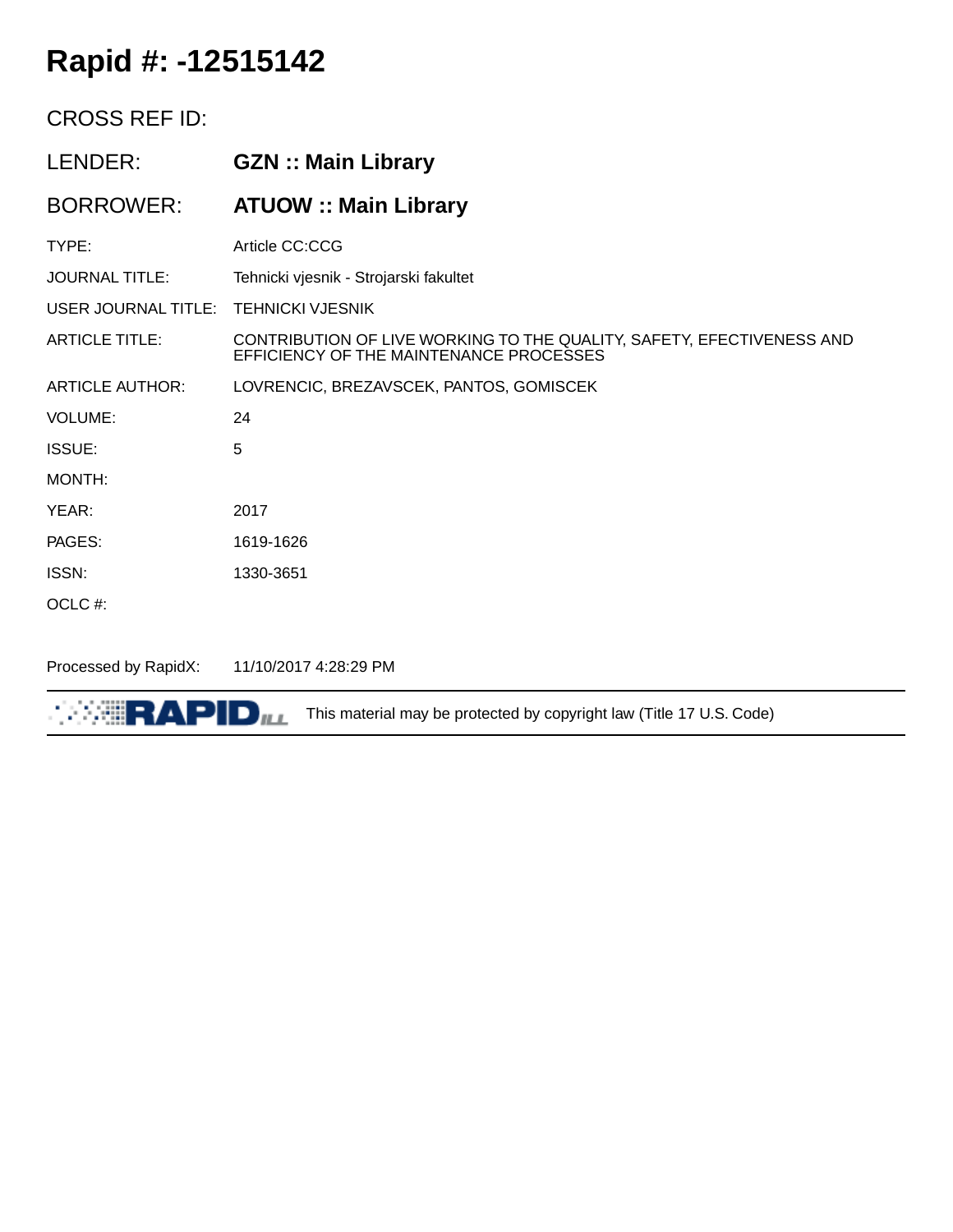ISSN 1330-3651 (Print), ISSN 1848-6339 (Online) https://doi.org/10.17559/TV-20160113105637

## **CONTRIBUTION OF LIVE WORKING TO THE QUALITY, SAFETY, EFECTIVENESS AND EFFICIENCY OF THE MAINTENANCE PROCESSES**

## *Viktor Lovrenčić, Alenka Brezavšček, Miloš Pantoš,Boštjan Gomišček*

Subject review

In spite of the fact that live working has been carried out in the world for over a hundred years, it has been used in Slovenia as a tool of preventive maintenance of electrical installations only for the last few years. Live working is a novelty for the Slovene electricity environment, so it deserves professional and scientific attention. A review of secondary sources shows that there are many professional sources mainly covering the narrow field of the development of live working technology, equipment and tools, personal protective equipment and training in live working. This review of the literature presents the area of live working where its possibilities for a broader use are offered. The analysis of live working effects is presented under the integration of corrective and preventive maintenance as well as the concepts of health and safety at work, quality, effectiveness and efficiency of the live working method.

*Keywords: effectiveness; efficiency; live working; maintenance; quality; safety*

## **Doprinos rada pod naponom kvaliteti, sigurnosti, uspješnosti i učinkovitosti procesa održavanja**

#### Pregledni članak

Unatoč činjenici da se rad pod naponom provodi u svijetu već više od stotinu godina, u Sloveniji se kao sredstvo preventivnog održavanja električnih instalacija koristi tek u posljednjih nekoliko godina. Rad pod naponom je novost za slovensko elektroenergetsko okruženje tako da zaslužuje stručnu i znanstvenu pozornost. Pregled sekundarnih izvora na tom području pokazuje da postoje mnogi izvori, koji uglavnom pokrivaju usko područje razvoja tehnologije rada pod naponom, opreme i alata te osobne zaštitne opreme i obuku za rad pod naponom. Sa pregledom literature smo predstavili područje rada pod naponom gdje se otavaraju mogućnosti njegove uporabe i analize učinaka rada pod naponom kod integracije u kurativno i preventivno održavanje te koncepte sigurnosti i zdravlja na radu, kvalitete te uspješnosti i učinkovitosti metode rada pod naponom.

*Ključne riječi: kvaliteta; održavanje; rad pod naponom; sigurnost; učinkovitost; uspješnost*

#### **1 Introduction**

The live working (LW) development has a hundred year tradition in the world [1]. As early as in 1913 the first carrying out of live working in the world was documented in the USA [2], in Europe in 1933 – in Poland [3] and in 1963 in France [1]. In Slovenia, carrying out of live working began only in 2009 [4].

In spite of the long tradition live working has been given incentives for further development. Traditionally, the development of live working is related to the increase in the voltage level of electricity transmission, which requires the research of new live working methods at high voltage (HV) and ultrahigh voltage (UHV) levels, the development of new personal protective equipment and materials for tools and equipment from numerous institutes [5].

The recent professional, specialised conferences on live working confirm the current relevance of the live working development at all voltage levels (IEEE ESMO, 2011; CITTES, 2013; ICOLIM, 2014). The actuality of live working use is proved also in the CIGRE technical brochure, prepared by the working team SC B2/B3 JWG27 "Live Working – A Management Perspective", with the ambition to offer a tool to the management of transmission operators and distribution networks for the introduction of live working on HV and UHV installations [5].

The deregulation of the electricity market, especially in the European Union, posed new challenges to the transmission and distribution networks in the last decade. By the liberalisation of the electricity market the live working has gained a new incentive. By the increase in the number of participants in the market and by clear

economic requirements the pressure of national regulations on the transmission and distribution networks has been intensified. It is a task of the regulator to establish the conditions for the development of competitiveness and provision of its functioning taking into account the requirements for durable, reliable and quality supply and for the achievement of higher standards of quality of electricity and/or the quality of electricity supply [6].

The purpose of the paper is the literature review that deals with live working, especially that published in the recent period. On the basis of the literature review we would like to present and point out that there is a disproportionate small number of publications about the research of advantages that live working offers in various fields related to the organisation of maintenance and/or introduction of new maintenance concepts, quality management, health and safety at work, quality of electricity supply service and the efficiency and effectiveness of live working in the maintenance of distribution networks and/or electrical installations.

#### **2 Frameworks and limitations of the research**

The development and events in the organisations that carry out live working are monitored by numerous interested parties: the management and the employees within an organisation, as well as external stakeholders, possible investors, electricity consumers, suppliers of technology for carrying out live working and the tools and equipment, institutions (institutes, training centres), professional civil organisations (standardisation), competition in the market of live working services, narrow and broad community (ministries for industry and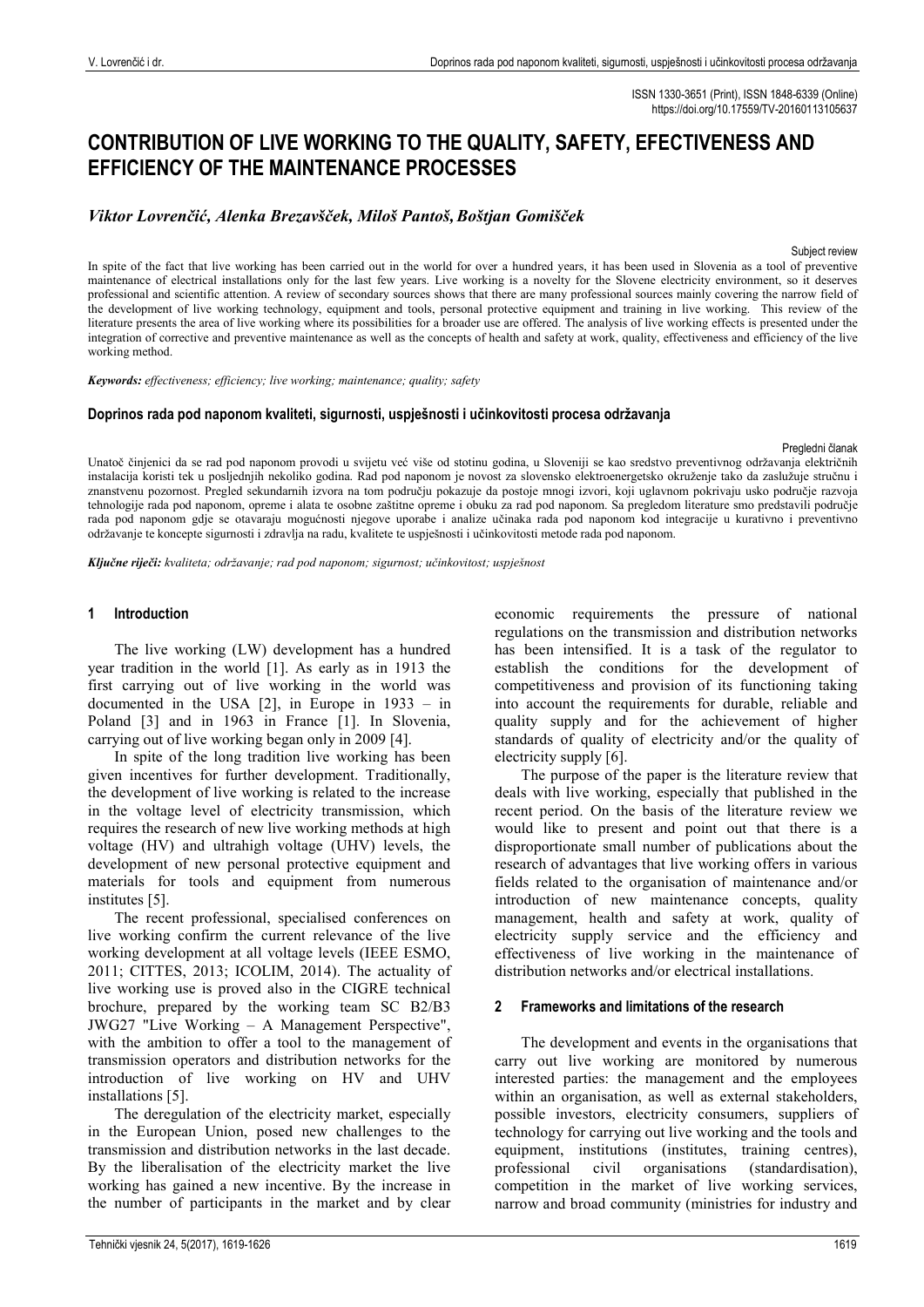labour, national energy regulators and/or agencies, labour inspectors, trade unions, international civil professional associations) [5].

The in-depth examination of programmes and/or papers from professional conferences (IEEE ESMO: 1993 to 2011; CITTES: 2003 to 2013; ICOLIM: 1992 to 2014)

shows that experts from all over the world discuss live working mostly from the aspects of development of technology and methods of live working at all voltage levels, development of tools and equipment and training of fitters.

| <b>ICOLIM</b>                                                                                                                                                                                                          | Place         | ALL | TECH | <b>QM</b>                     | <b>OES</b> | H&S    | <b>TRA</b> | E&E    |  |
|------------------------------------------------------------------------------------------------------------------------------------------------------------------------------------------------------------------------|---------------|-----|------|-------------------------------|------------|--------|------------|--------|--|
| 1992                                                                                                                                                                                                                   | Keszthely, HU | 42  | 39   | O                             |            | 1(4)   |            | 2(3)   |  |
| 1994                                                                                                                                                                                                                   | Mulhouse, FR  | 37  | 26   | 3(3)                          | 0(2)       | 3(5)   |            | 2(4)   |  |
| 1996                                                                                                                                                                                                                   | Venice, IT    | 39  | 34   |                               |            | 0(4)   |            | 0(1)   |  |
| 1998                                                                                                                                                                                                                   | Lisbon, PT    | 55  | 46   | 4(1)                          | $^{(1)}$   | 4(1)   |            | 1(5)   |  |
| 2000                                                                                                                                                                                                                   | Madrid, ES    | 70  | 62   | 2(1)                          |            | 5(7)   | 1(1)       | 0(5)   |  |
| 2002                                                                                                                                                                                                                   | Berlin, DE    | 55  | 50   |                               | 0          | 2(3)   |            | 2(2)   |  |
| 2004                                                                                                                                                                                                                   | Bucharest, RO | 66  | 63   | 0                             | 0(3)       | 0(5)   | 2(3)       | 1(5)   |  |
| 2006                                                                                                                                                                                                                   | Prague, CZ    | 54  | 51   | 1(2)                          | 1(1)       | 0(5)   | 1(4)       | 0(4)   |  |
| 2008                                                                                                                                                                                                                   | Torun, PL     | 65  | 60   | 0(2)                          | 1(2)       | 0(3)   | 2(1)       | 2(3)   |  |
| 2011                                                                                                                                                                                                                   | Zagreb, HR    | 57  | 44   | $\mathfrak{D}_{\mathfrak{p}}$ | 0          | 0(2)   | 11(1)      | 0(2)   |  |
| 2014                                                                                                                                                                                                                   | Budapest, HU  | 69  | 53   | 1(1)                          | 1(3)       | 1(3)   | 9(2)       | 4(1)   |  |
|                                                                                                                                                                                                                        | <b>TOTAL:</b> | 579 | 498  | 15(10)                        | 6(11)      | 16(42) | 30(12)     | 14(35) |  |
| MOTE ALL<br>$\sim$ all recepts penets: $\mathbf{TECH} = \text{Lips with a tabnology: }\mathbf{OM} = \text{Ouality, monogement: }\mathbf{OFE} = \text{Ouality of elasticity, gimplify } \mathbf{S} \wedge \mathbf{IDL}$ |               |     |      |                               |            |        |            |        |  |

**Table 1** Survey of ICOLIM research papers published from 1992 to 2014

NOTE: **ALL** = all research papers; **TECH** = Live working technology; **QM** = Quality management; **QES** = Quality of electricity supply (SAIDI and SAIFI indicators); **H&S** = Health and safety at work (accidents at work); **TRA** = Training, E**&E** = effectiveness and efficiency (E&E indicators). Interpretation: e.g. QM 15(10) = 15 research papers deal with the QM topic as a priority while 10 only partially (it is not the core topic).

When reviewing literature it should be emphasised that some limitations are imposed by public accessibility of the studies and statistical data in individual countries. The owners of studies and analyses, mostly done for transmission and distribution networks and their contractors (institutes), protect their copyrights, creating thereby a huge research gap.

The correctly selected key words entered into the online search machine produce thousands of results and provide many sources on live working. The "International Conference on Live Maintenance – ICOLIM 2014, Budapest", organised by the Live Work Association (LWA), contributed a valuable collection of all research papers from the first conference in 1992 to the 11th in 2014. A detailed survey of 579 research papers of all eleven ICOLIM conferences reveals that the topics on quality, safety, effectiveness and efficiency of live working are only rarely presented (Table 1).

#### **2 Historical development of live working**

Live working is considered each work where a worker knowingly touches live parts with the parts of the body or a tool, equipment or devices, or comes close to the live working area [7].

The definitions from the standard have been summarised here for the appropriate understanding of the terms relating to live working [7]. There are three recognised methods of work distinguished by the position of a worker with respect to the live parts and by the equipment used for the protection against an electric shock and short-circuit. They are:

- Hot stick working Safe clearance working,
- Insulating glove working,
- Bare hand working.

In 1913, the event when a fitter used a raw wood stick (disconnect stick) in the medium voltage network in Ohio, USA or the use of the insulation wood stick (hot stick)

marks the official beginning of live working in literature [1, 2, 8].

Researchers and experts from various fields have searched for arguments for the introduction and use of live working as a tool of preventive maintenance on electrical installations of all voltage levels for a hundred years [9].

At the ICOLIM 2014 conference we were informed about two European anniversaries of carrying out live working – the  $80^{th}$  anniversary in Poland [3] and the  $50^{th}$ anniversary in France [10].

The majority of sources mention the history of the development only as fragments and therefore a complete survey and development of live working in France is worth mentioning, and it has been published in the book  $[1]$ .



**Figure 1** Changing 765 kV insulator string using Bare Hand Method in Brazil [5]

Live working on the potential has opened up new dimensions of the maintenance of overhead power lines and substation (S/S). Nowadays, this is the most suitable method for HV and UHV devices (from 400 kV to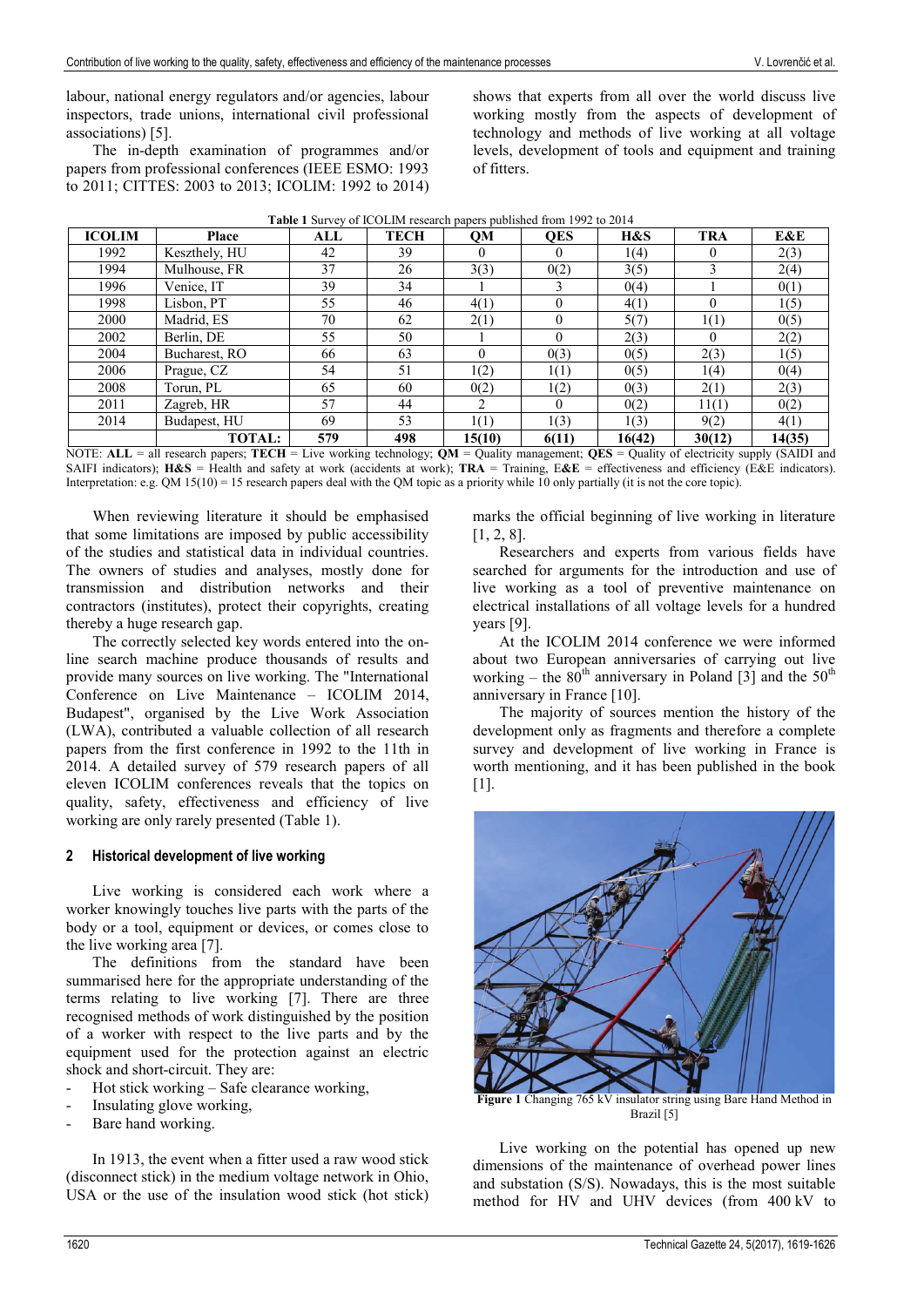765 kV). The access to the potential is possible from the ground by insulation ladders (Fig. 1) and by the use of insulation ropes, insulation baskets or platforms that are lifted by ropes or a mobile crane (a hydraulic telescopic basket has an insulator installed in the body of the pole of an adequate length, depending on the voltage of live working carrying out).

The use of a helicopter offers new opportunities for live working on the potential in the countries with large distances of overhead power lines (USA, Canada, France, Germany, Great Britain, etc.) as the helicopter can take a fitter in a basket or on a platform to the place of carrying out of live working [11].

The experts have initiated a discussion on the type of technological novelties from the increasingly frequent use of a helicopter and truck platforms for cleaning of HV equipment [12,13], specialist solutions, such as the use of robots [14] and basic research of materials and their behaviour in an electro-magnetic field [15], testing of personal protective equipment, such as protection of eyes and face against electric arc [16] and impacts of electricity and an electro-magnetic field on a human being  $[17]$ .

Live working with insulation gloves or "in contact" that has been developed as practically the only method for work on low voltage (LV) electrical installations [18] has been taken over by the Slovene electricity industry on the basis of the contract concluded between C&G d.o.o. Ljubljana and the Croatian specialised training centre HEP NOC, Velika in 2007. HEP NOC took over the know-how and the live working procedures on LV installations from SERECT. The maintenance of LV electrical installations by live working started in Slovenia in January 2009 in the Nuclear Power Plant Krško, when the first Slovene maintainers obtained all the necessary licences for live working on LV installations [4] and in 2011 for live working in the Slovene distribution [19] after a year of a detailed introduction of the live working system and training.

## **3 Live working as a tool of preventive maintenance**

The complexity of live working organisation as a service of preventive maintenance of electrical installations is illustrated by the definition of electrical installations: "the electrical installations comprise the installations and electrical equipment for the production, transmission, transformation, distribution and consumption of electricity" [7].

The global and Slovene experts and professionals who research, and apply different maintenance tools and procedures consider the maintenance as an increasingly important function that has played a crucial role in the organisations [20].

The maintenance is a combination of all technical and administrative activities including inspections, monitoring and supervision over the products, machines or processes with the aim to keep or re-establish such conditions that help us achieve their required functionality [21].

Preventive maintenance can be defined as one of the key tasks of the decision–making process of the management. It is necessary to establish an adequate "system": objective – symptom – sensor (signal) – signal processing – monitoring of the conditions – diagnosis – prognosis – decisions – maintenance intervention providing quality and timely data for taking decisions so that the means of work will achieve the required characteristics and availability [20].

Preventive maintenance (PM) approach can be in general divided into [20]:

- TBM Time Based Maintenance,
- CBM Condition Based Maintenance,
- PdM Predictive Maintenance,
- PaM Proactive Maintenance

If the definition of preventive maintenance is considered, it is logical that live working is classified as a tool of preventive maintenance of electrical installations, because the basic objective of live working is the maintenance of electrical installations and/or equipment without the interruption in the electricity supply to households, institutions and industry or internal consumers [19].

PdM, PaM, and CBM are the maintenance concepts based on the decisions on the maintenance based on the data gathered by monitoring the conditions. It consists of three main steps: capture of data, data processing and decision-making on maintenance interventions [20]. Live working offers an excellent tool which enables the improvement in time and cost components of maintenance intervention.

Reliability Centred Maintenance (RCM) combines several known techniques and tools for the achievement of efficient and successful decisions in the field of maintenance, where RCM pursues the three main objectives: increase in safety and reliability of the system, prevention of consequences of failures and reduction in the costs of maintenance [20]. Live working fully supports and enables the achievement of these objectives.

Total Productive Maintenance (TPM) is a system for the production management that was developed in the 70's in Japan and presented by Nakajima [22]. Live working can be integrated into TPM from the aspect of continuous improvements, team work, improvement in quality and efficiency of production and maintenance processes.

Total Quality Maintenance (TQMain) was presented as an idea by Al-Najjar [21], as he developed the TQMain as the concept of industrial maintenance that includes adequate methods, techniques and strategies. When discussing maintenance in production – e.g. in paper production [21] it is reasonable to join the research and developments about the increase in profitability and competitiveness of the organisation  $-$  e.g. by the use of condition-based integrated maintenance by means of measuring paper machine vibrations – the Vibration-Based Maintenance model (VBM) based on new experience and by the use of the live working method in the maintenance of the PS5 paper machine in the Papirnica Vevče (Paper Mill) [23].

It can be concluded that the companies that carry out live working as a tool integrated in the concepts and programmes of preventive maintenance of electrical installations, achieve their objectives in an easier way, more effectively and efficiently, and gain advantages that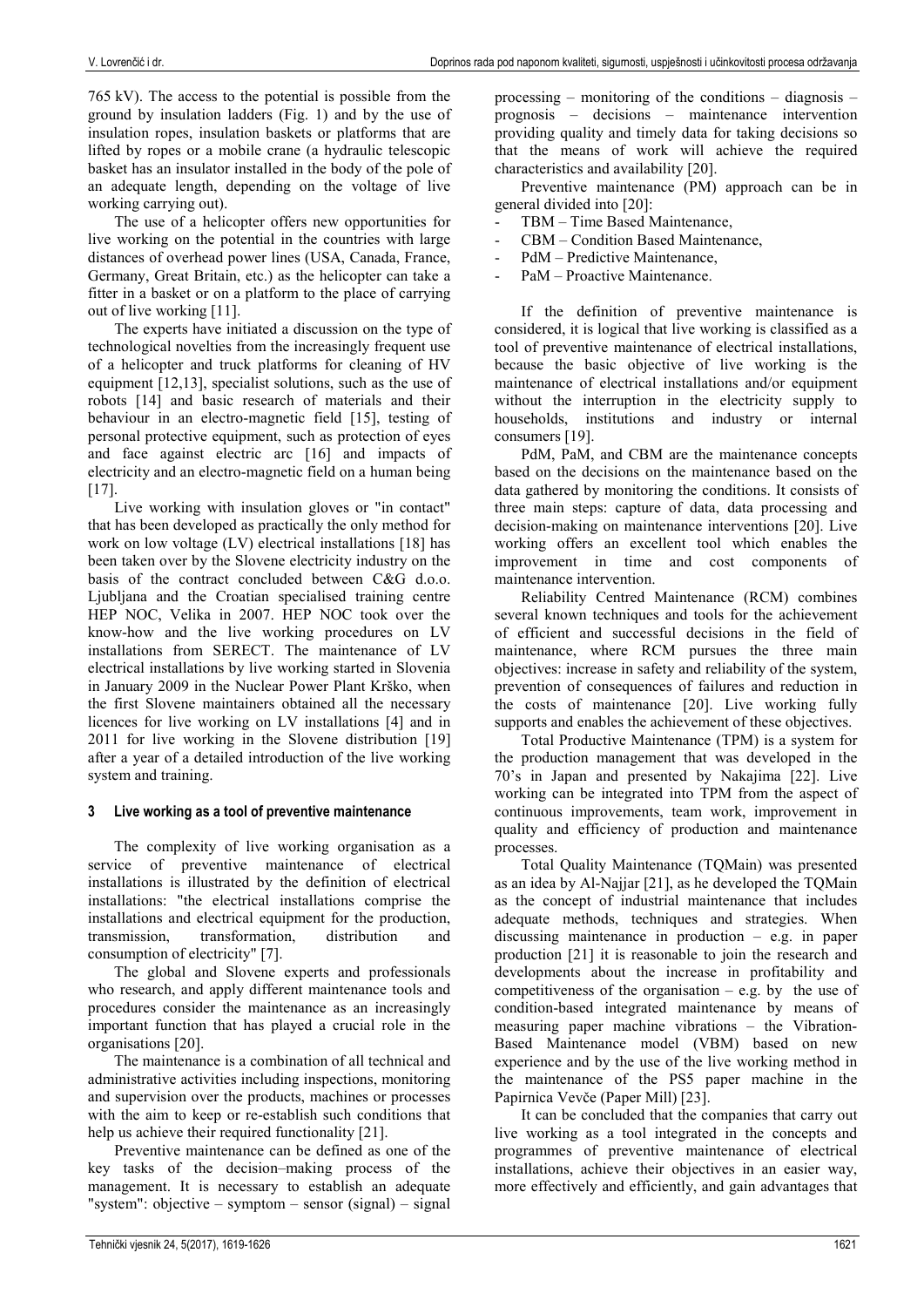are introduced by modern concepts of preventive maintenance (CBM, RCM, TPM, TQMain).

The analysis of modest Slovene experience in carrying out live working on LV installations in different environments (nuclear power plant, thermal or hydroelectric power plants, solar power plants, in transmission or distribution, in paper industry or production of pharmaceuticals or a medical centre) shows that several different organisational forms with a varying number of human resources and equipment and scope of maintenance and/or priorities in providing reliability and safety of continuous electricity supply have been developed in a short period [4, 19, 23, 25, 36].

## **4 Live working and quality**

Portillo [24] discusses live working as an interdisciplinary or complex activity and opens new aspects of live working, as other authors see live working only through the prism of technology development, live working methods and/or development of tools and personal protective equipment and specialist training in live working.

The integration of live working into the quality management system ISO 9001 or into the integrated management system ISO 9001 and OHSAS 18001 (and other standards), the implementation of the PDCA cycle and the external and internal periodical inspection and/or audits of the systems and live working procedures provide a high standard of carrying out live working, contractor competence, quality tools and equipment as well as health and safety at work [25].

Lovrenčić and Oman [25] explained that the experts in 13 Slovene companies who already carried out live working, focused on the fulfilment of legal commitments and the amendments to the statement on safety with the risk assessment and the selection of the live working system and working procedures that have to be determined and verified in advance. Only 4 companies have completed the process of introducing live working by the upgrade of the quality management system ISO 9001.

Before the market liberalisation different criteria for the quality of electricity were applied to the transmission and distribution networks. One of the important criteria was the number of disconnections per year per 100 km of lines, unsupplied electricity and reliability of supplies. It is interesting to study the requirements for the quality of electricity, when the stability of the transmission system relating to the safe and economic operation of nuclear power plants in Belgium is concerned that set the conditions of carrying out live working in the maintenance [26].

The case of Spanish transmission recorded the positive statistics of non-availability transmission lines that declined in the period from 1986 to 1991, from 1.98% to 1.28%, mostly due to the increase in carrying out live working in the networks. In the last ten years, a 10% improvement in the availability was achieved due to live working maintenance and a decrease in the number of hours of disconnections per year per 100 km of networks [27].

The transition from the old system of statistical monitoring of quality of electricity (e.g. the number of faults per year per 100 km of network) to the new one started ten years ago. Nowadays, the quality of electricity is an important criterion, mostly measured upon the reliable supply and/or continuous electricity supply. For example, the Hungarian analysis of the impact of live working on the quality of electricity is interesting, as the new MEH regulation was adopted (MEH – Hungarian energy regulator) in 2003 that introduced penalties for the non-achievement of the prescribed standards upon the transition to the open electricity market. The analysis has established that distributors can avoid the payment of penalties by the application of live working [28].

Public agencies and/or regulators at the level of the state or the EU annually report on the electricity quality indicators. The Council of European Energy Regulators (CEER) regularly submits benchmarking reports on electricity quality indicators. The most important indicators of electricity quality in the distribution networks included in the CEER [29] reports are:

- System Average Interruption Duration Index (SAIDI),
- System Average Interruption Frequency Index (SAIFI).

It points out the great differences in the method of data acquisition, calculation and presentation of indicators (Fig. 2).



A paper on the results of live working at low voltage (LV) and medium voltage (MV) levels in the distribution network owned by company E.on is of high interest [6].

The German energy regulator laid down clear and strict criteria for the achievement of the prescribed standards of quality of electricity for over 200 distribution networks. It is written in the conclusion of the paper [6] that E.on could not have reached the required level of electricity quality prescribed by the German energy regulator without the use of live working at the LV and MV levels (Fig. 3).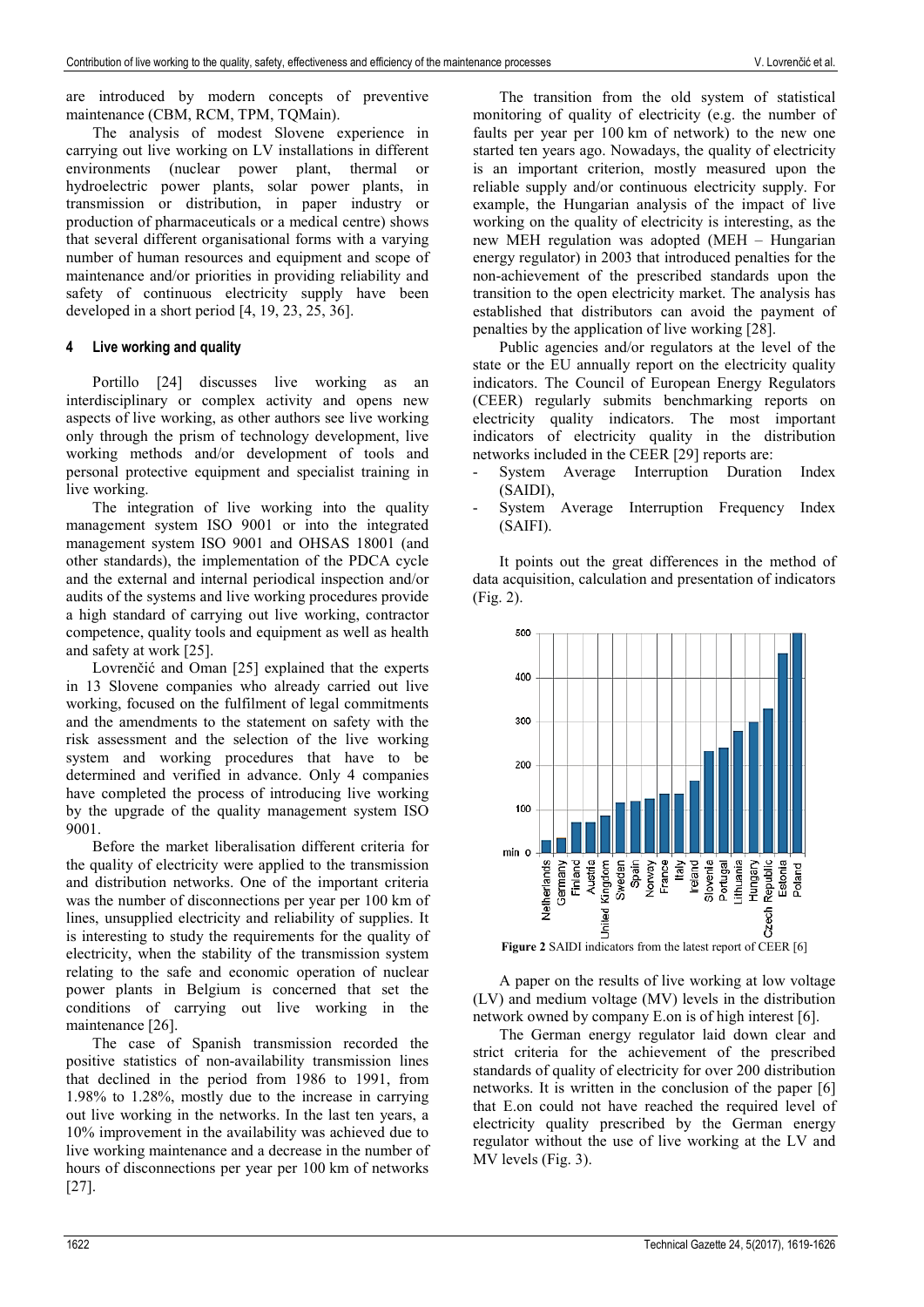

Meeting of the needs of internal customers is of essential importance in the processing industry, as it provides the continuous production process – e.g. of paper or pharmaceuticals where a controlled and continuous process is a guarantee of the product quality. Electricians, maintainers of paper machines [23] or machines and/or equipment in pharmaceutical industry carrying out live working assure internal customers (production) a smooth process which has an impact on the decreased rejects and quality of a product.

#### **5 Live working and safety at work**

In practice, electricians use three working processes for the maintenance of electrical installations: work in a de-energised condition, live working and work in the proximity of energised elements based on the use of safety measures as protection against an electric shock and/or the effects of a short-circuit and electric arc [7].

We have thoroughly studied the records on the accidents caused by live working. After having reviewed over a hundred sources (e.g. ICOLIM, 1992-2014; IEEE ESMO 1993-2011) dealing with live working, we established that only old records on accidents due to live working were available.

Mrakovčić [30] analysed the UNIPEDE survey for the period 1978–1979 and established that UNIPEDE had many problems to obtain answers about accidents caused by live working. He establishes that over 50,000 electricians carried out live working at that time in Europe and that anonymous responses to the survey reported 171 accidents and 5 deaths when carrying out live working.

We obtained an original UNIPEDE report from Poland [31] that deals with the carrying out of live working in a complex manner (live working method, training, equipment and tools, organisation of work and accidents). The report discusses fatal and other accidents at work in the de-energised condition, live working on LV installations and accidents during live working on HV networks. Accidents in the de-energised condition were more frequent than accidents during live working in the period 1978–1989.

Dudek et al. [32] write that no accidents have been caused by live working in Poland since 1975, although several thousands of maintenance projects have been implemented.

Moreno and Viadas [33] analysed the accidents in company IBERDROLA, Spain, in the period 1992–1999 and established that live working on LV installations was safer than the work in the de-energised condition. They also made an analysis of arc-flash accidents and pointed out that more attention should have been paid to the selection of personal protective equipment and clothing.

The description of problems relating to carrying out live working at a safe distance on the overhead voltage of 500 kV points out a possible accident at working at distance. Two events were described that occurred in the company Manitoba Hydro (Winnipeg, Canada) in 1997 and 2002, when an arc flash between a conductor and a fitter replacing an insulator caused an accident during live working at a safe distance. Burns on the arms of the fitter started an in-depth analysis of the event. Its purpose was an introduction of a corrective measure improving the live working procedures (periodic testing of voltage strength of the insulation rod, non-flammable material for working clothes) [34].

How difficult it is to discuss the problems of accidents relating to live working, especially from the aspect of collecting the accurate data, was presented by a quotation of the study [35]. The study of the STRI Scandinavian institute discusses the introduction of live working to the transmission North-European network and analyses in detail the experience in twenty countries of the world and establishes that "the problems and accidents are not mentioned in the available literature on live working" [35].



**Figure 4** Advantages of LW, Better Safety for workers in France [36]

Lovrenčič and Gomišček [36] studied and presented the statistics of accidents caused by an electric shock. They pointed out that it is practically impossible to distinguish between accidents in a de-energised condition and the live working accidents, as the official statistics does not present them separately. The diagram, obtained from RTE SERECT, (Fig. 4) provides a valuable example of a trend of growth in carrying out live working lasting for several years and a decreasing trend of accidents at work in France during the period 1960–2000.

One of the leading contractor companies Quanta Energized Services (QES) from the USA points out a safety record – i.e.  $4,600,000$  working hours without any accidents during live working. QES emphasises that planning and carrying out are of key importance for a safe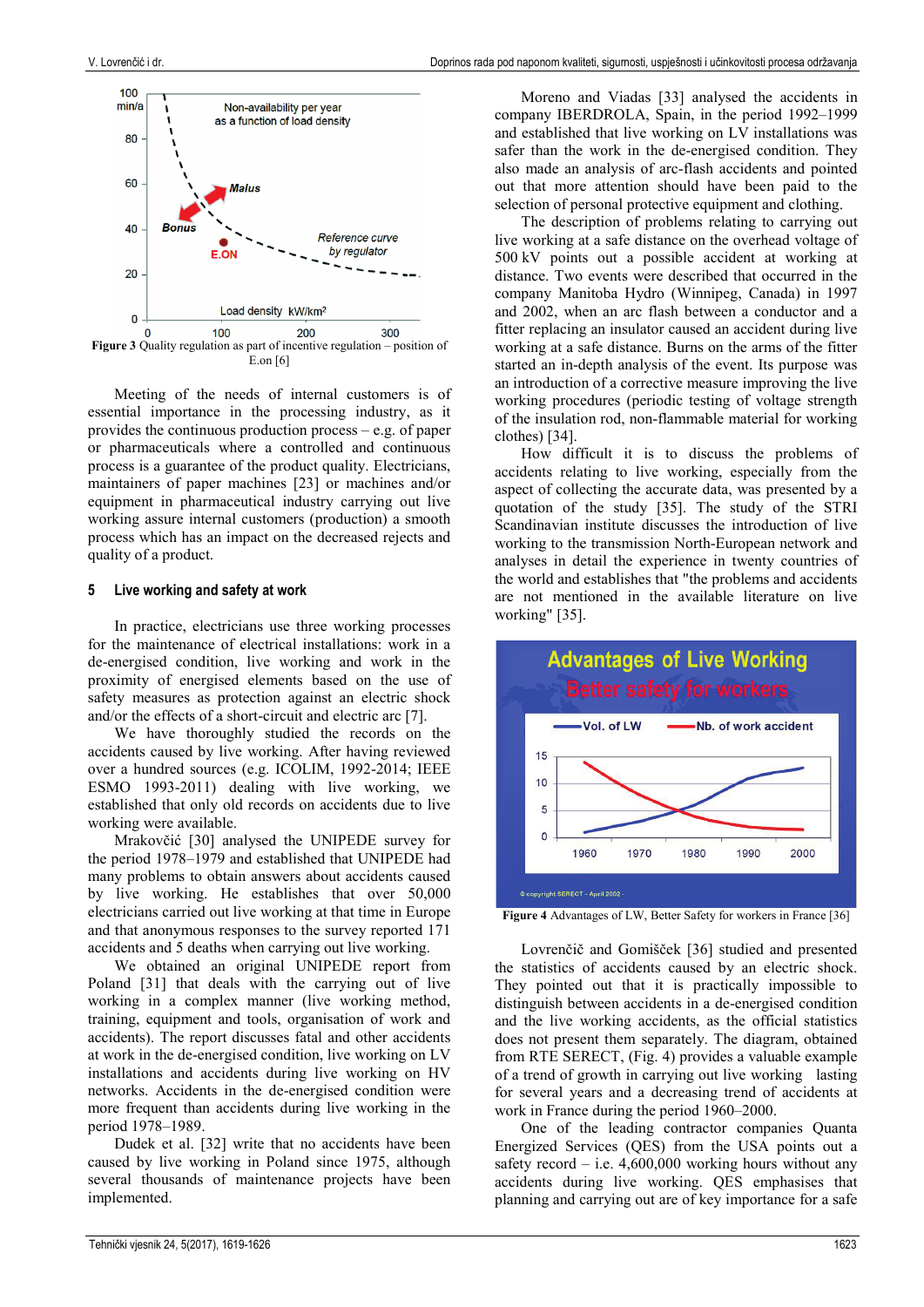working environment. QES maintains a zero tolerance when the safety policy is concerned. Along with the regular annual re-certification of the safety system a special emphasis was placed on the obligatory training of all the employees in specific safety and urgent procedures [37].

## **6 Live working and effectiveness and efficiency**

Live working as a method of maintenance of electrical installations has an impact on the effectiveness and efficiency of various organisations that produce, transmit, transform, distribute and consume electricity, or carry out live working as a service [5].

At the beginning of 1990's the unsupplied electricity had a strong impact on the calculation of effectiveness and efficiency of live working, as the revenue from the sale of electricity was a portion of the revenue from transmission and distribution networks at that time [37].

The reasoning of Électricité de France (EDF) is interesting as it says that the costs of unsupplied electricity have to be considered in addition to the costs of fuel in electric power plants because of the disconnections of transmission lines [38] or in Belgium, when a production outage in a nuclear power plant was estimated to amount to USD 30,000/100 MW/day [39].

The technology of carrying out live working can have an impact on the effectiveness and efficiency of live working. Antoine [40] found out that an average disconnection was shortened from three hours in the year 1974 to only 46 minutes in the year 1990 by the introduction of live working and new technologies of live working in France. On request of the distribution company SERECT started to develop the combined live working method named C3M after the year 1983. The C3M method integrated all three basic methods relating to a contact, distance and potential. Carrying out of live working was more efficient by the C3M method, as the duration of individual standard works shortened by 15% to 50% over the classical methods of live working.

The German experience of the impact of live working on SAIDI and SAIFI has shown excellent results, namely by the calculation of possible penalties and benefits that the incentive scheme brings [6].

The formula of the incentive scheme includes also the impact of planned disconnections and thereby carrying out of live working on LV and MV networks was additionally encouraged. An outstanding example of calculation of viability of live working in the German distribution company E.on in the LV and MV networks and overhead lines and transformer stations is presented. Dütsch [6] pointed out that individual live working activities were less expensive than the work in a deenergised condition.

A reduction in SAIDI by 11 minutes/year was achieved because of carrying out live working and a regulator's bonus was obtained at the annual level. The regulator prescribed a new formula that has been used for the calculation of the annual revenue since 2012. The formula contains the quality element Qt by means of which the bonus/malus for an individual distribution network is regulated within 4%. The first result of the efficiency of German distribution networks in meeting the

requirements of the regulator is presented for the 202 ODS (bonus for 143 ODS and malus 59 for ODS) [6].

## **7 Conclusion and future research**

In spite of a hundred year development and carrying out of live working practically all over the world and especially in Europe, live working has got a new incentive by the liberalisation of the electricity market. Very clear requirements of the national regulators increase the pressure on the operators of transmission and distribution networks for the achievement of higher standards of quality of electricity and/or quality of electricity supply [5].

The current world development trends in the field of live working have still been traditionally focused on the fields of technology of carrying out live working, development of new tools and personal protective equipment and training in live working at all voltage levels, which was confirmed in the last professional and specialised conferences (ESMO – IEEE, 2011; CITTES, 2013; ICOLIM, 2014).

When reviewing the expert papers prepared for professional conferences it can be established that the industry deals mainly with live working in transmission and distribution. Therefore, there exists a large gap in the discussions of introduction and carrying out of live working and its advantages beyond the electricity sector, i.e. in industry and institutions (hospitals, infrastructure) and households.

Slovenia is a rare exception, as carrying out of live working since 2009, initially started on LV networks in industry and production of electricity, and only later in transmission and distribution [4, 19].

Safety is one of the basic objectives when carrying out the maintenance works / preventive maintenance and implementing maintenance concepts of CBM, RCM, TPM and TQMain.

Al-Najjar [21] claims that TPM and TQM have a common axis, an important and strong driver, where improvements and/or the Deming PDCA cycle are repeated. He established that the PDCA cycle is suitable for the use immediately upon the occurrence of a failure. The usefulness of the PDCA cycle can be expected also at an early stage, e.g. immediately when significant deviations from standard operating characteristics of the equipment/process (e.g. early diagnosis of a paper machine by the VBM method) are established.

Live working has been mainly discussed as a service that has been introduced and carried out as a competitive advantage in the organisations and companies that will be able to adjust and offer a higher level of quality services to their customers of electricity. Quality is actually one of the basic criteria according to which organisations are evaluated [41].

One of the important criteria of the quality of electricity is the reliable supply and/or the continuity of electricity supply. Public agencies and/or national regulators or the Agency of the European Union annually report on the SAIDI / SAIFI indicators and require and penalise the lower level of achieved quality of electricity than prescribed by their measures [6, 29].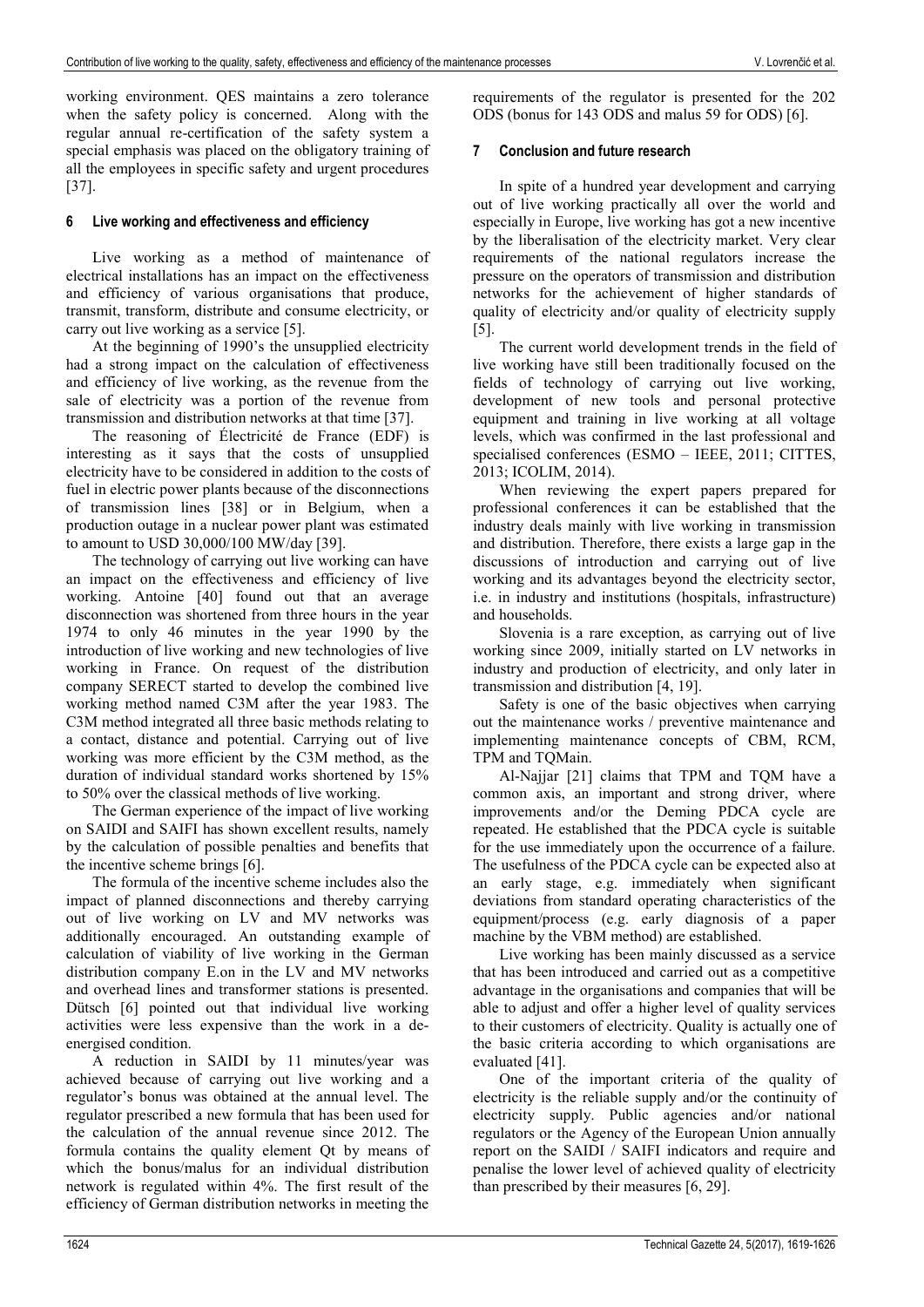The organisations with the integrated management system have excellent organisational environment for a safe introduction of live working [25] and can pursue the "zero defect" [42] and "zero accident" or "zero injury" at work objectives because of an electric shock [35].

On the basis of the prescribed requirements of the German energy regulator from the year 2012 the paper [6] clearly outlines the direction of live working development in distribution networks, as it has proved that the prescribed conditions of quality of electricity cannot be met without live working on LV and MV installations.

When studying the specialised literature on live working it has been established that there are gaps in the research of live working as a tool of preventive maintenance. And therefore it is of great importance that research is continued as it should give answers to the following questions:

- Does carrying out of maintenance of electrical installations by the live working method have an impact on meeting the requirements of customers for electricity and higher level of quality of electricity?
- Does carrying out of maintenance of electrical installations by the live working method reduce the number of accidents at work with electricity?
- Does carrying out of maintenance of electrical installations by the live working method contribute to better effectiveness and efficiency when carrying out preventive maintenance of electrical installations?

The results of our research in progress where we focus on the thesis that "By upgrading the processes of maintenance with the live working method the quality, compliance with the requirements for safety and health at work as well as effectiveness and efficiency in the maintenance of electrical installations improve" might be of interest to a broader live work community.

## **Acknowledgements**

We would like to thank the organisers of ICOLIM 2014 who gave us all the papers published from the  $1<sup>st</sup>$  to the  $11<sup>th</sup>$  ICOLIM conference in the period 1992–2014.

We would also like to thank the Managing Director of RTE SERECT Mr. Luis Devetine who presented us the English version of the book "Live working a cutting – edge technique, 50 years of French history" (RTE SERECT, 2014) in Budapest.

## **8 References**

- [1] Live working a cutting-edge technique. 50 years of French history. // RTE SERECT. Photogravure Planete Couleurs, Paris, 2014.
- [2] Looms, J. S. T. Live working on high-voltage lines. // IEEPROC. 128, 2(1981).

https://doi.org/10.1049/ip-a-1.1981.0012

- [3] Lubicki, W.; Dudek, B. Eighty years of Polish experience in technology of live-line working and impressions from all 10 ICOLIM conferences.  $//$  Proceedings of  $11<sup>th</sup>$ International Conference on Live Maintenance, ICOLIM 2014 / Budapest, 2014. https://doi.org/10.1109/ICOLIM.2014.6934327
- [4] Pirc, M.; Lovrenčić, V. Experience with live work (LW) implementation in nuclear power plant KRŠKO (NEK).

// Proceedings of  $10^{th}$  International Conference on Live Maintenance, ICOLIM 2011 / Zagreb, 2011.

- [5] Live Work A Management Perspective. // Technical Brochure No. 561. Joint Working Group B2/B3.27 (JWG 27), CIGRE. Paris, 2013.
- [6] Dütsch, K. Quality Regulation in German Distribution Networks – New Impulse for Live Working. // Proceedings of 11<sup>th</sup> International Conference on Live Maintenance, ICOLIM 2014 / Budapest, 2014.

https://doi.org/10.1109/ICOLIM.2014.6934390

- [7] SIST EN 50110-1:2004 Obratovanje električnih inštalacij.
- [8] Live Work Guide for Substations. // Research report No 1008746, EPRI. Palo Alto, 2004.<br>Garfinkel P. Live work. //
- [9] Garfinkel, P. Live work. // EPRI Journal, September/October (1995), pp. 14-19.
- [10] Laugier, M.; Devatine, L.; Jouglard, J. P. RTE and Live Substation Work at Powerlink Queensland. // Proceedings of 11<sup>th</sup> International Conference on Live Maintenance, ICOLIM 2014 / Budapest, 2014. https://doi.org/10.1109/ICOLIM.2014.6934345

[11] Stix, G. Working hot life at 765 kV. // IEEE Spectrum, September 1988, pp. 54-56. https://doi.org/10.1109/6.7169

- [12] Simões, F.; Craveiro, J. Live Line Dry Cleaning in Electrical Installations.  $\frac{\partial}{\partial t}$  Proceedings of 10<sup>th</sup> International Conference on Live Maintenance, ICOLIM 2011 / Zagreb, 2011.
- [13] Barbieri. L.; Malgesini, R.; Villa, A.; De Donà, G.; Milanello, C. D.; Zanotti, A. Insulated aerial vehicles and high voltage live working in Italy: tests and studies to assess the safety aspects.  $//$  Proceedings of  $11<sup>th</sup>$ International Conference on Live Maintenance, ICOLIM 2014 / Budapest, 2014.

https://doi.org/10.1109/ICOLIM.2014.6934343

- [14] Elizondo, D.; Candia, H.; Kruimer, B. Ground based robots for transmission line work–technology description, international field project applications and economic benefits. // Proceedings of 10th International Conference on Live Maintenance, ICOLIM 2011 / Zagreb, 2011.
- [15] Riquel, G.; Oury, N. Influence of floating objects on the dielectric strength.  $//$  Proceedings of  $10<sup>th</sup>$  International Conference on Live Maintenance, ICOLIM 2011 / Zagreb, 2011.
- [16] Schau, H. The New ISSA Guideline for the Selection of Personal Protective Equipment when Exposed to the Thermal Effects of an Electric Fault Arc. // Proceedings of 11<sup>th</sup> International Conference on Live Maintenance, ICOLIM 2014 / Budapest, 2014. https://doi.org/10.1109/ICOLIM.2014.6934362
- [17] Göcsei, G.; Németh, B.; Kiss, I.; Berta, I. Health Effects of Magnetic Fields during Live-Line Maintenance. // Proceedings of 11<sup>th</sup> International Conference on Live Maintenance, ICOLIM 2014 / Budapest, 2014. https://doi.org/10.1109/ICOLIM.2014.6934329
- [18] Caha, V. Usporedna analiza radnih postupaka RPN i u beznaponskom stanju u HEP ODS-u. // Specijalistički rad, Osijek: Sveučilište Josipa Juraja Strossmayera, Elektrotehnički fakultet, 2012.
- [19] Lovrenčić, V.; Brezavšček, A.; Pantoš, M.; Gomišček, B. Uspešni začetki izvajanja dela pod napetostjo in možni učinki pri vzdrževanju distribucijskega omrežja. // Proceedings of  $12<sup>th</sup>$  conference of Slovene electricity experts CIGRE – CIRED / Portorož, 2015.
- [20] Maletič, D.; Maletič, M.; Gomišček, B. Podpora odločanju managementu v procesih vzdrževanja. // Proceedings of 20<sup>th</sup> conference Tehniško posvetovanje vzdrževalcev Slovenije, Vzdrževalec, 137 (2010), pp. 52-57.
- [21] Al-Najjar, B. Condition-based maintenance: Selection and improvement of a cost-effective vibration-based policy for rolling element bearings. // Doctoral Thesis, Lund: Lund University, Lund Institute of Technology, 1997.